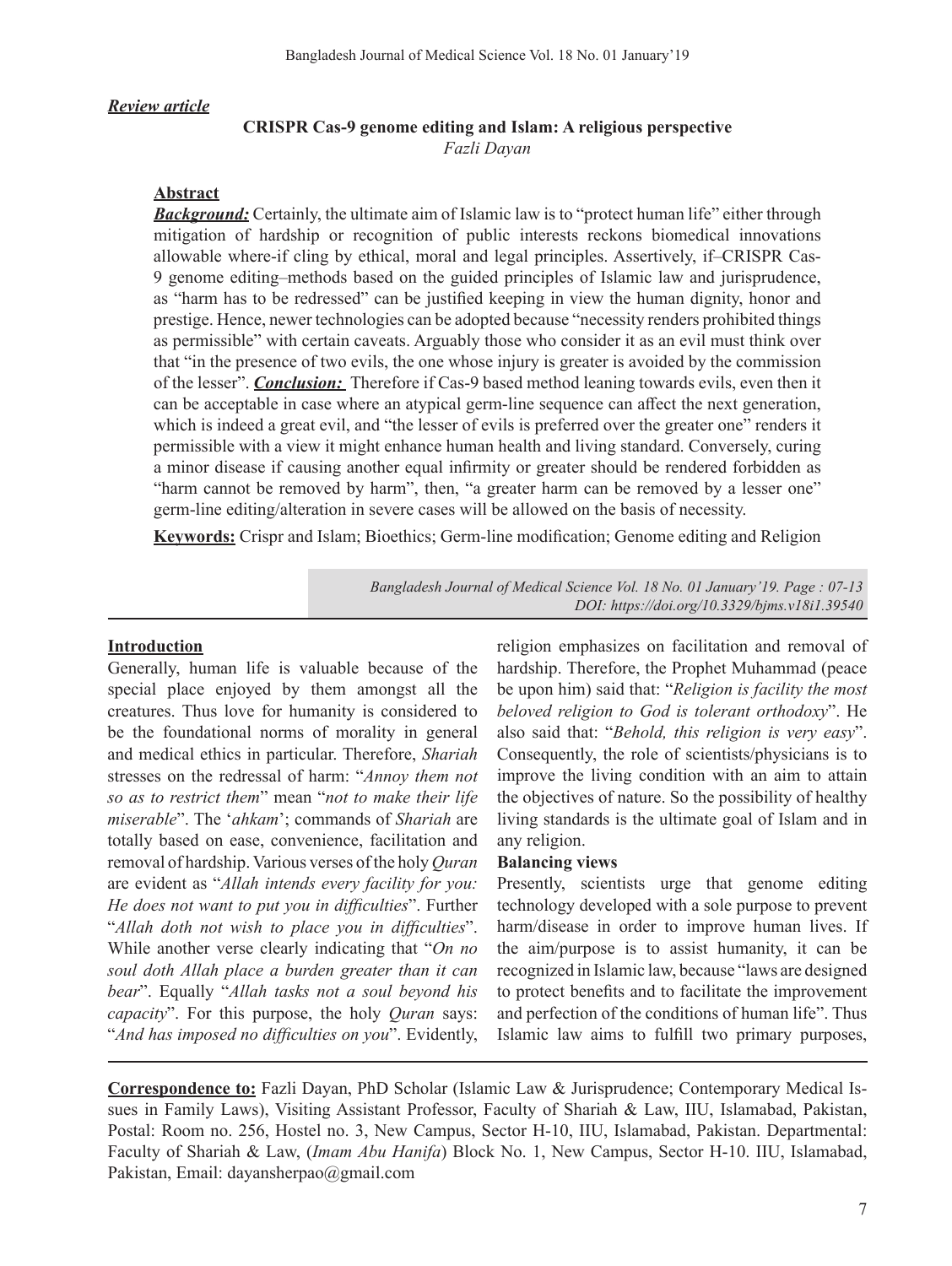first: to secure the interests of man in the Hereafter, secondly: to preserve/protect human life in this world. Hence for the protection of these purposes, the '*Maqasid al Shariah'* (primary objectives of Islamic law) works by preserving (*ibqa*) that benefit of mankind and protecting (*hifz*) by repelling actual or expected danger or '*mafsadah'.*

Securing benefits and repelling harm is also justified by the Prophetic traditions, and can be governed through the well-established legal maxims. Further, to bring healthy and peaceful environment for any sect of the society, enhancement in medicine and medical technology is prerequisites, and hence it is necessary as an obligation due to a golden rule, *"anything necessary for fulfilling an obligation is itself obligatory*". Equally adoption of new methods, scientific tools/techniques for the welfare of human beings, to protect their life, health and intellect directly comes under the rubric of objective of *Shariah*.

# *Objectives of Islamic law and its role*

When we look towards Islamic law; particularly to the '*maqasid'*, we can find that after 6<sup>th</sup> century of *hijrah*, the requirement to use new tools/techniques, like exercising '*ijtihad'* (exertion); where in case to address new problems that did not have direct solutions in the primary sources of Islamic law (the holy *Quran*, the *Sunnah*/Prophetic traditions, *Ijma*/ consensus, and *Qiyas*/analogy) was very essential to meet the overwhelming public needs and unattended problems arising in the society. Thus, '*maqasid al Shariah'* is one of the most significant of these tools to address new issues, and it was in fact '*Imam al Ghazali'* who expanded '*Imam al Juwayni's'* ideas that underliend the concept of '*maqasid al Shariah'.*  The jurists have classified *'maqasid*' into three types: First: '*daruriyyath*' (necessities); secondly: '*hajiyyath*' (needs); and thirdly, '*tahsiniyyath*' (luxuries). Hence, "the *Shariah* as a whole seeks primarily to protect and promote these essential values and validates all necessary measures for their preservation and advancement".

# *Prerequisites; the case of necessity*

Subsequently, we must decide first the extent of necessity while doing medical experiments. In Islamic law the notion of repelling harm and acquiring benefits for the human life, health and happy environment are necessary components, which can accurately attain through modern medical technology. Physicians are under obligation to use all possible methods for curing, safety and wellbeing

of humanity. It is because that treatment itself recognized by Islamic law, and in case of necessity, for the survival of an individual, can get treatment by unlawful substance/medicine. Thus '*removal of harm*' is allowed and even "*a greater harm is to be removed by a lesser harm*" keeping in view that "*removal of harm is greater than attaining of an interest*" in Islamic law.

# *Protection of life and objective of Islamic law*

Assertively, protection of life is one of the prime objectives of *Shariah*. Various verses of the holy *Quran* are evident of that: "*If any one saved a life, it would be as if he saved the lives of the whole people*". While another Verse says: "*And makes not your own hands contribute to (your) destruction*". Keeping in view these verses, physicians are under obligation to save humanity in general and their health and life in particular. Similarly the Prophetic tradition "*harm is not allowed*" also signifying the prevention of all forms of injuries, and equally it implies to human life and health. As "*protection of human life*" is one of the primary objectives of *Shariah*.

Certainly, the ultimate aim of the Islamic law is to "protect human life either through mitigation of hardship i.e. lifting a burden or recognition of public interest" as "*hardship begets facility*". Thus, biomedical innovations like CRISPR Cas-9 are undoubtedly lawful, if such methods cling by ethical, moral and legal principles related to retaliation of harm and securing of benefits. Moreover a legal maxim "*harm has to be redressed*", clearly indicating that harm is to be removed regardless of the nature of the harm, can also be a justifiable ground keeping in view the human dignity, honor and prestige. Further on the basis of legal principle "*necessity renders prohibited things as permissible*" numerous Muslim scholars issued legal edicts in favor of biomedical technologies. Hence adoption of biomedical technologies are permissible but with necessary guidelines. Therefore, it is mandatory for the physicians and experts to have enough knowledge while conducting experiments, due to Prophetic tradition: "*Anyone who practices medicine but is not known as a practitioner, and kills a human being or inflicts harm on him, will be held responsible*".

# **Germ-line editing, and its justification**

Perhaps, gene editing can be justified on various grounds, e.g.where in case awoman facing embryonic setback, then treatment of-course by any means is not only necessary but mandatory, as protection of the progeny is one of the primary objectives of *Shariah*.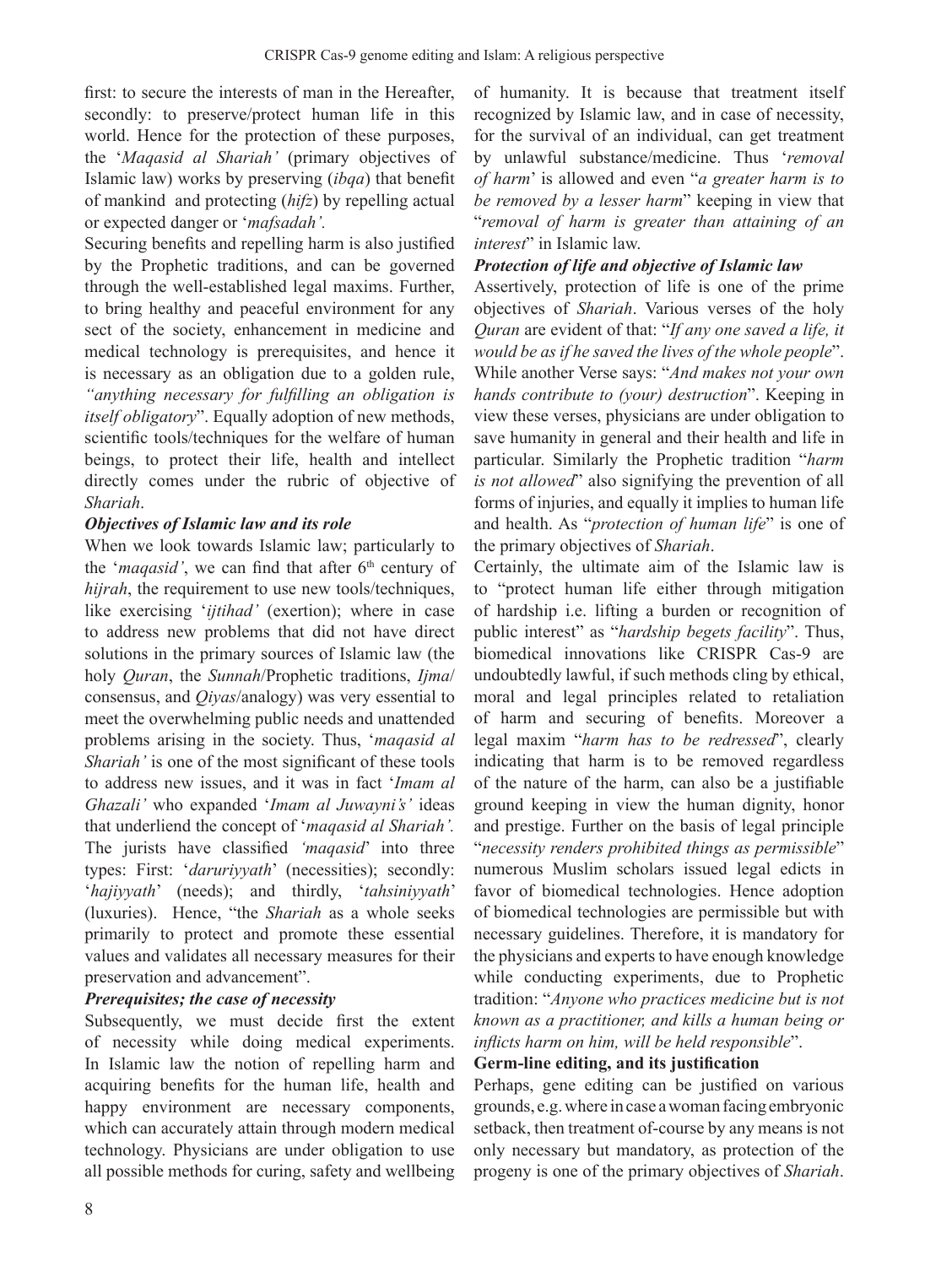That is why the Prophet Muhammad (peace be upon him) indicated toward women's fertility. He said: "*Marry women who are loving and very prolific i.e. fertile*". Equally, fertility of both male and female is perquisite for the establishment of a family, because human beings are created from both male and female. Allah says: "*we created you from mingled sperm*".

## *Prerequisites; semen and religio-jural views*

Generally in all religions, the sperm and egg in its initial stages are considered '*drops of water*', and in this sense it does not carry any life or personality. In Islamic law, for instance, the jurists of '*Hanafi'* and other '*Sunni'* schools were allowed abortion/ modification on justifiable grounds within 120 days after conception. But if there is a prominent threat to the progeny due to an injured fetus or embryo containing lethal diseases, which is likely passed to the next generation, then fetal can be destroyed before and even after four months (120 days). Whereas the '*Maliki*'jurists hold that fetus-uprooting and aborting is prohibited after it reaches to 40 days. Although some '*Sunni*' jurists and '*Shia*' making distinction in between the normal sperm drop with those that form an embryo insight the womb.

Consequently, if uprooting of the fetus is allowed in view of these prominent schools, then why not genetic modification and editing in the reproductive cells that cannot carry any life? Even though, modification for the therapeutic purpose is permitted in view of these schools. Same is the case in *Judaism* and *Christianity*; where in *Jewish* law sperm is considered like '*water*' till 40 days and it cannot carry any life. So, in case of threat to woman's life/health, fetus-uprooting is not only necessary but an obligation. Hence, any research involving reproductive cells or embryonic stem cells research for advancement of therapeutic purposes is permissible. Where in *Christianity* some are opposing reproductive innovations, particularly human embryonic stem cells research, while others hold, any advancement in the field of biotechnology that involves modification in reproductive cells, will be permissible if it is used for therapeutic purposes.

### *Prerequisites; religion on coitus interruptus*

Normally in Islam, contraceptive techniques are allowable on the basis of Prophetic traditions, as He allowed '*coitus-interruptus'*. Hence, the discussion is turning around on the issue "whether or not the sperm is the source of life, and whether semen destruction/ modification would be permitted in Islam?", because "pregnancy occurs in a result of assembling of man's sperm (*nutfah*) with that of woman". The human

genealogy is clear from various verses of the holy *Quran* and Prophetic traditions,. However, "abortion is allowed at any stage, if mother's life is in danger, since the protection of mother's life is preferred over an embryo".

In fact contraceptive technique is permitted because '*nutfah*' does not carry life in its initial stages, even if it is established that sperm carries life, whilst the embryo facing fatal disease/s and needs modification or where the mother's health necessitates to abort the fetus completely, then such cases render abortion permissible. In case of modification or abortion, apparently there is a conflict of interest between the mother life with that of an embryo forming a baby. So in such situation whose right should prevail? Therefore in the preview of an Islamic legal maxim: "*in the presence of two evils, the one whose injury is greater is avoided by the commission of the lesser*", the rights of mother shall preferred over an embryo as "*the lesser of evils is preferred*", protection of mother's life is much necessary than that of an embryo. Thus modification and further changes are allowed as per Islamic law.

## *Prerequisites; alteration in germ-line*

Certainly islamic scholars view that '*disfiguring Allah's creature*' is tantamount to devilish work, thus any change in human body is rendered to be the handiwork of devil in preview of the holy Quran, as it says: "*I will command them so they will slit/cut the ears of cattle, and I will command them so they will change the creation of Allah*". While commenting on this verse, '*Qaiser Shahzad*' stated: "according to prominent *Quran* exegetes, altering primordial nature (Islam) to polytheism, and in his opinion alteration includes human and non-human realms, thus alteration is not limited to religious belief but the physical nature of creatures is also in question".

Possibly in our understanding; manipulation/ alteration in nature is not completely prohibited in Islam, because requisite change/modification for the betterment of humanity within the prescribed limits is permitted. While some contemporary scholars erroneously using the verse (*disfiguring Allah's creature*) in order to condemn modern medical technologies. Thus genetic modification can be used for all those purposes if there is no diabolic change in nature.

Resultantly, germ-line editing/alteration will be considered legal, as in reality it does not change the nature, provided that such shall not involve third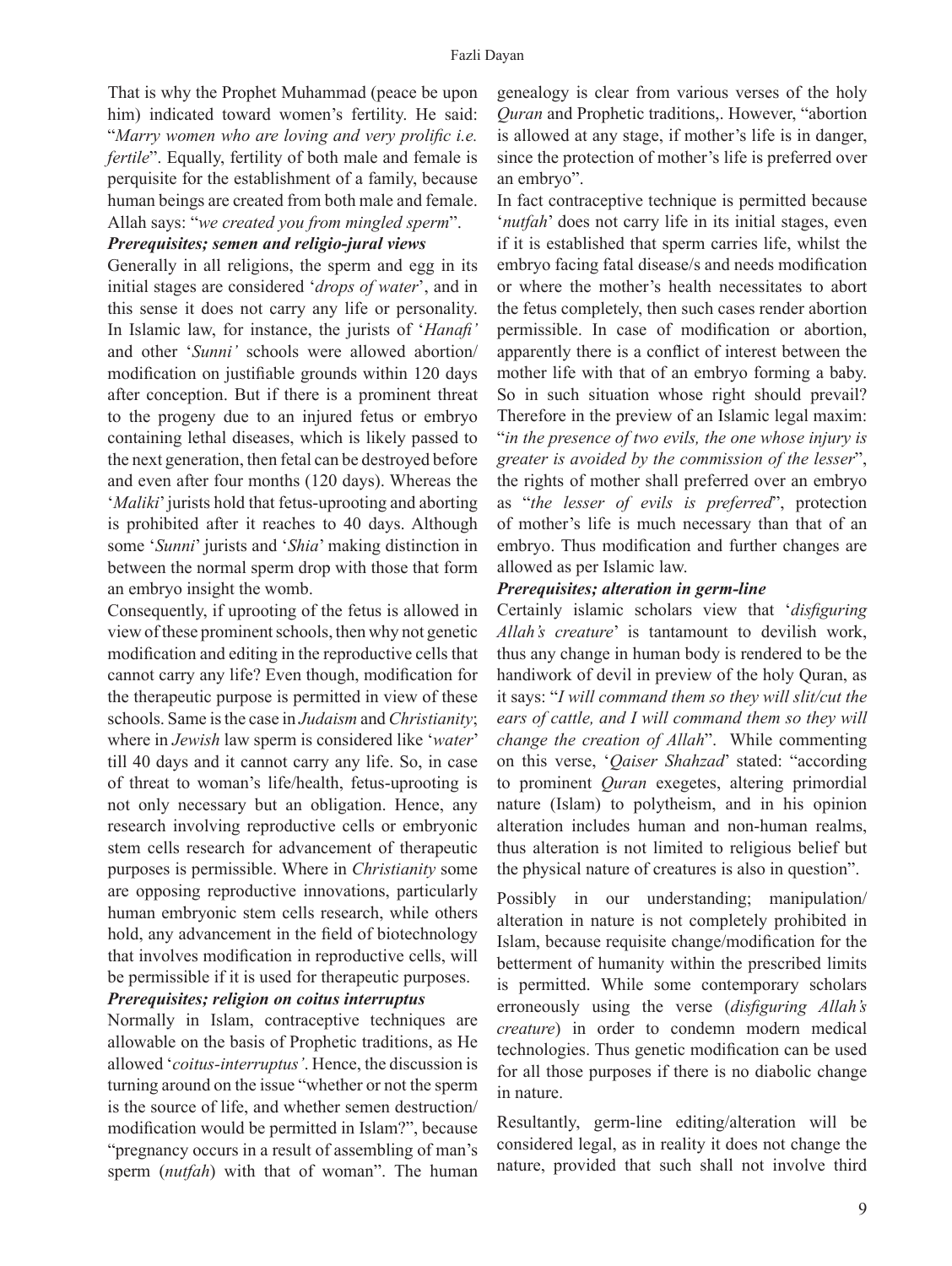party gametes or germ-line sequences without a legal bond. However if any change occurs, it would be presumed as preordained. Because the Prophet said: "*Allah has written whom He is going to create till the day of resurrection*". While Qaza'a companion said that I heard from '*Abu Saeed*'saying that the Prophet said: "*No soul is ordained to be created but Allah will create it*". Resultantly modification in the germ-line can never change the God's creation, as He said: "*No one can change the creation of God; so the pattern on which He has made mankind, No change in the work of Allah*". It means whatever God wants to create, He can do it and according to his Will, hence no one can change the God's creation.

## *Prerequisites; religion on gender selection*

Looking at the preconception gender selection, Islam does allow the couple to make their choices. Since male progeny is considered one of the divine blessings in the holy *Quran. Although Islamic teachings do not permit misogamy, thus in the view of 'Yusuf Al Qaradawi*'; "PGS is allowed, although it is better not to go for it and leave the matter to God, as the power of controlling the gender lies solely with God". The legal regime also holds the same that, in case of failure of the technology, the parents must not treat the resultant baby unjustly, as the nature may wants otherwise of our choices.

In a country like Pakistan, typically if wife fails to give birth to a baby boy, then the fear from husband's to marry a second wife always persists, and in most cases marriages are broken and wife get divorced due to infertility and embryonic problems. In these sorts of cases mistreatment (by her husband and mostly from his family) is a normal routine not only in uneducated families but also in advance societies. So keeping in view these situations, if genetic modification is permitted, then why not it's further editing. Similarly if coitus interruption is permissible in Islam in preview of '*Jabir Ibn Abdullah's*' narration that: "We used to practice coitus interruptus while the *Quran* was being revealed, *'Jabir'*  added: we used to practice coitus interrupt-us during the lifetime of Allah's Messenger while the *Quran* was being Revealed". Then, why not modification and editing in the reproductive cells to correct the hereditary diseases at initial stages and to prevent it from being pass to the next generation?

Consequently, if an act like that was prohibited, then the Allah's Messenger would have defiantly forbid it. '*Ibn Muhairiz*' narrated that "me and *Abu Saeed al Khudri* went to the Prophet and asked about *coitus* 

*interruptus*, that how can we do *coitus-interruptus* before asking Allah's Messenger, who is present among us?" We asked (him) about it and He said, "*It is better for you not to do so, for if any soul (till the day of resurrection) is predestined to exist, it will exist*". The same was narrated by '*Abu Saeed al Khudri*' that: we were setting with Prophet, he questioned that 'what is your opinion about coitus interrupt us?' The Prophet said, "*Do you really do that? It is better for you not to do it, no soul that which Allah has destined to exist, but will surely come into existence*". Through these traditions coitus interruption and gender selection got its validation in Islamic law. So if an act or method of birth control in which coitus is initiated but the penis is deliberately withdrawn before ejaculation is allowed, then semen/ embryo in the womb can be modified for desired results. A well established *Shariah* maxim "*It is a fundamental principle that a thing shall remain as it was originally*" further strengthen the view of modification, since if a man is allowed to release his sperm externally, then why not permitted its editing internally.

## **Justification of CRISPR based techniques**

Germ-line editing through CRISPR will be regarded legal, because it does not change the nature in reality. The Prophet Muhammad (peace be upon him) said that: "*Allah has written whom He is going to create till the day of resurrection*". '*Qaza'a*' another companion said: I heard from '*Abu Saeed*' saying that the Prophet said that: "*No soul is ordained to be created but Allah will create it*".

Resultantly, alteration/modification in the germ-line can never change the God's creation. Further the holy *Quran* is evident that God is the ultimate creator and sole controller, e.g. "*He created all things and thus He is the creator of all the things*". While another verse says: "*Verily, all the things, have We created in proportion and measures*" mean that "the God creation is not haphazard, so everything is running under law and to his Will, and nothing has happened but according to His plan, even the thoughts and actions of human have its fullest consequences because of God's interference". Therefore everything that occurs is happening by the Will of God,. Ultimately the God chooses as He wants, and in fact He is doing according to his own plan, and He has the knowledge of all the things, equally of those that are happening. The holy *Quran* says that: "*The Lord does create and choose as He pleases*" according to "His own Will and Plan, thus all creation is an act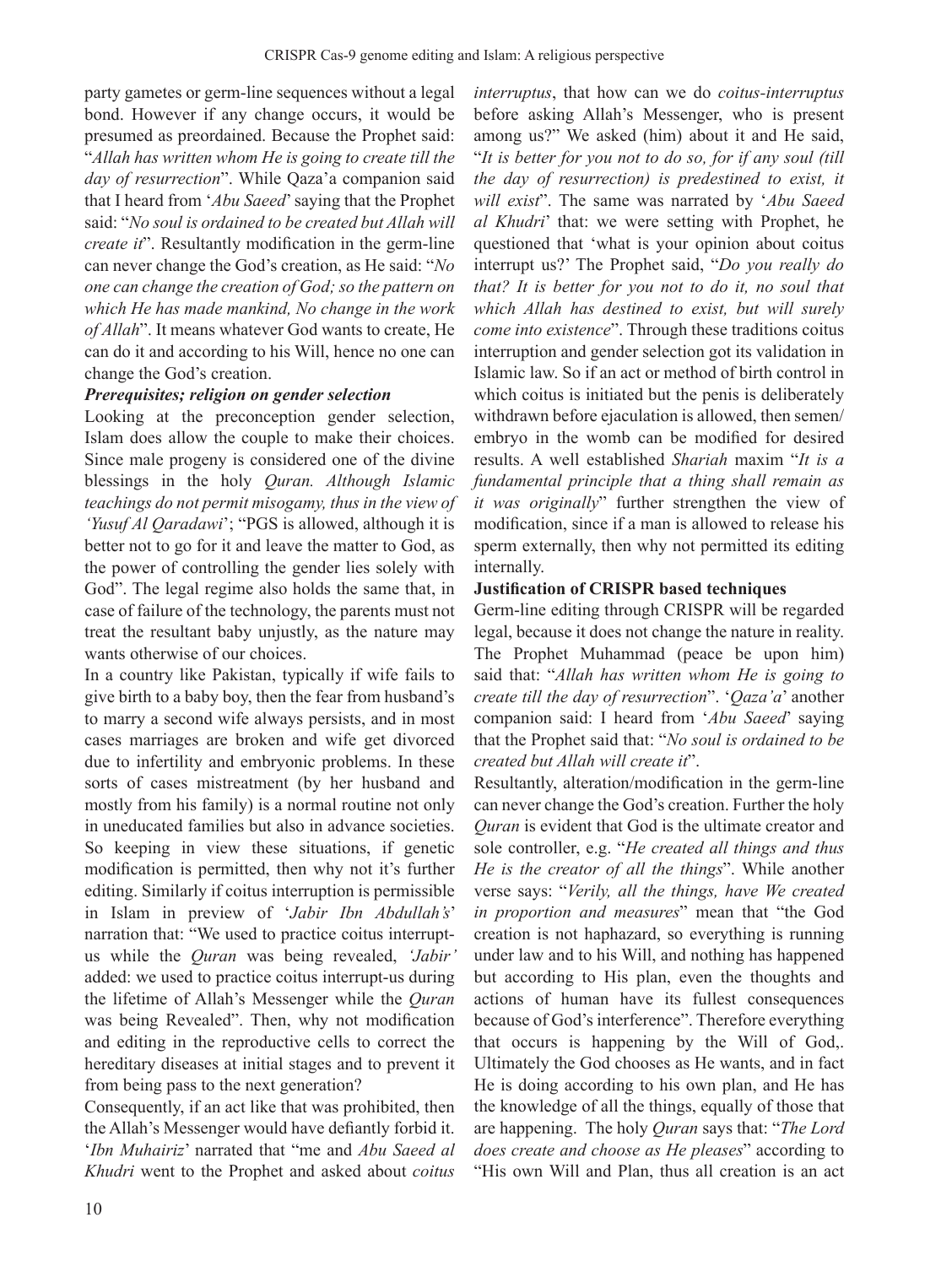of his Will and no one can direct him, as He has the supreme knowledge and wisdom". '*Abdullah Ibn Masud*' while interpreting this verse maintain: "In fact He creates what you do not know, and even you do not know the numbers of items which He created in this world, and what it might be for what purpose and how He creates it". Hence any modification in gene might lead to that what is not known to us, but God is aware of all and even about its procedures, since nothing is happening but in accordance to His Will.

Explaining the mentioned verse '*Imam al Qurtubi*' said: majority of the jurists hold the view that "Of creation and was told, from the types of insects and vermin in the lowest of the earth, land and sea, which has not seen by humans, and even have not heard of it". But today with the advancement of technology, somehow some of the wonders become known to the human beings, which show the creative/unique work of the God. The holy *Quran* says: "*And He has created (other) things of which ye have no knowledge*". "Until very recently many of things were unknown to humans, but through the mind and ingenuity of humans, it is Allah who creates new things hitherto unknown to human beings". Equally, God is the Guardian and Disposer of all the things: "*Allah is the creator of all things, and He is the Guardian and Disposer of all the affairs*". Further, "God has not only created all the worlds but he maintains them and cares for them, so He does not set apart from His world, thus everything depends upon Him". In the context of this verse, where if the scientists go counter to their own nature, then by doing so definitely they will lose their beautiful nature in which God created them. Although in many versesAllah showed his creative work, to let all know that no one can create the same like he created. For this purpose "wonders upon wonders are disclosed in the constitution of matter itself, the atoms, the forces of energy, and also the instincts of animals, and the minds and the capacities of man, and there is no limit to these things, as worlds upon worlds are created and transformed every moment within and presumably beyond man's vision, From what we know, we can judge of the unknown". The holy *Quran* says: "*And see how Allah did originate creations: so will Allah produce a later creation: For Allah has power over all things*". Hence, any modification in the gene will be considered as it is originally created. Moreover those who believe that, through medical technology, we can create and can control the word. In fact they are unaware that "*Allah is the creator of all things*" for those who assigning partners due to creating anything similar to that of the God's creation, so no one is the creator except God, as He is the sole creator of all the universe.

Similarly, these modern technologies can play a vital role and may restoratively help those who have severe troubles in their reproductive cells. As we know that progeny/offspring is among the blessings of Allah almighty. The holy *Quran* says: "*wealth and sons are allurements of the life of this world*". In another place it stated: "*Allah has made for you mates of your own nature, and made for you, out of them, sons, and daughters and grandchildren*". Therefore, infertile couples can take help from biomedical technologies. Because, Islam does recognize the desires of connubial couples; the holy *Quran* indicated towards it: "*Our Lord, grant unto us wives and offspring who will be the comfort of our eyes*". Resulting offspring, despite of its sex, is considered to be the consoler of a family. That is why firm fecundity itself is a sanctified blessing of the Allah almighty. Because sterility or fertility ordained by the God itself: "*He creates what he wills, he bestows (children) male or female according to his will. Or he bestows both males and females, and he leaves barren whom he will*". Hence artificial means are allowed to counter germ-line disorders.

In the light of above discussion, we can safely argue that in abnormal situation genetic editing would be legal on the basis of necessity. Consequently, curing a minor disease, where if causing another equal infirmity or greater should be rendered forbidden as "*harm cannot be removed by harm*". Thus, gene editing if causing mental disorder, cancer and other lethal diseases which may adversely affect the newer generation, then CRISPR Cas-9 will be rendered prohibited. Otherwise "*a greater harm can be removed by a lesser one*" germ-line editing, gene modification/alteration in severe cases will be allowed. Those who consider it as an evil must think over it on that "*in the presence of two evils, the one whose injury is greater is avoided by the commission of the lesser*". Therefore if Cas-9 based methods leaning towards evil, even then it can be acceptable in case where an atypical germ-line sequence can affect the next generation and is indeed a great evil, hence "*the lesser of evils is preferred over the greater one*" renders it permissible to practice it ethically, morally, legally and religiously with a view that might enhance human health and their living standards.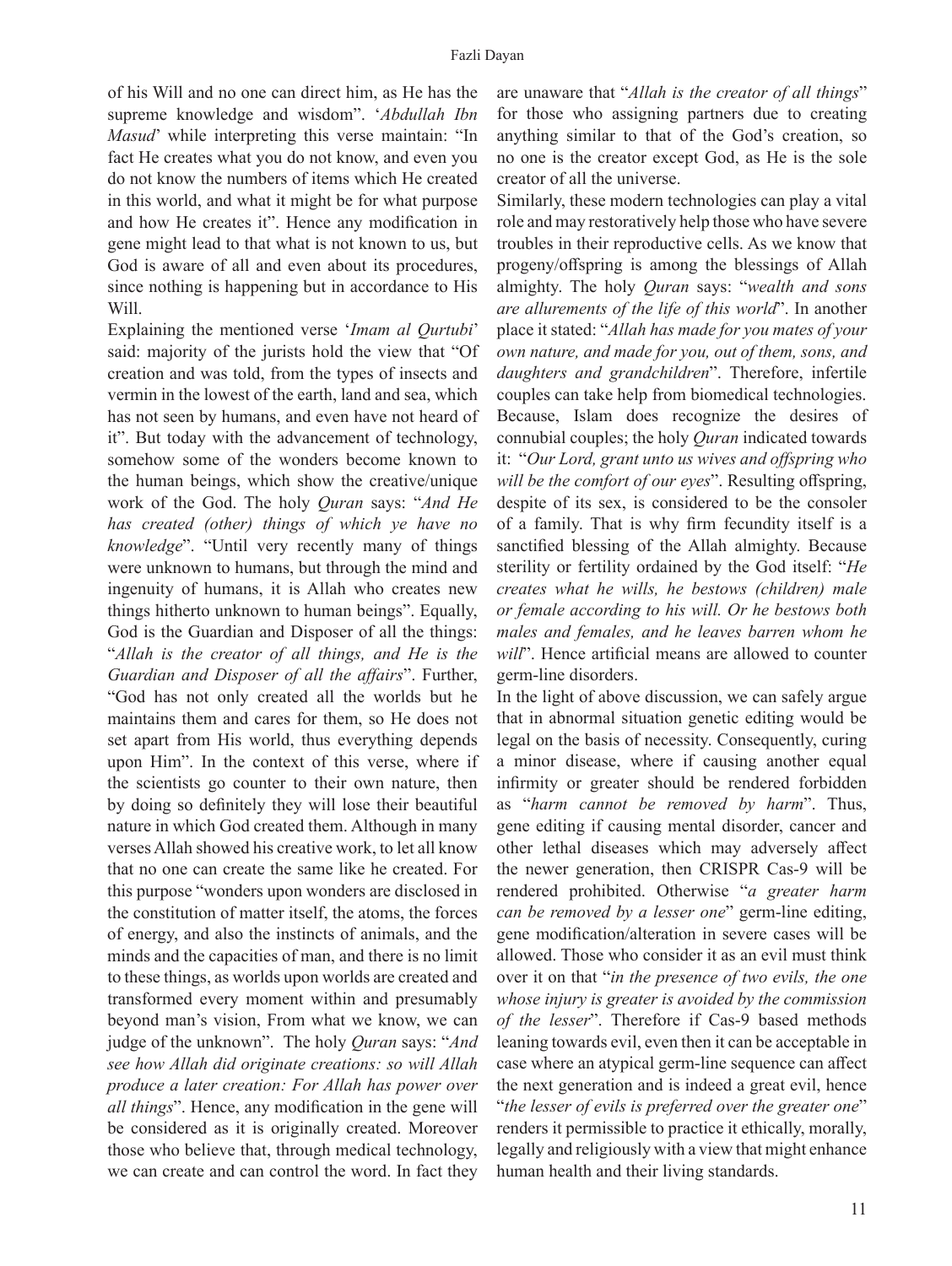## **Conclusion**

Exclusively the creative power goes to God almighty alone, thus the knowledge of science and technology as regard to the determination of sex and modification in human embryos is nothing but a plain hope for humanity. Even though, due to technological advancement one can be able to know about the human genealogy, but it does not make him ascendible over and above the all. Hence, the profound cognition about the human genetics and the mysteries of human creation is for beyond the reach of mankind. Therefore, any activity through modern medical technology like CRISPR Cas-9 and other methods are merely tools and techniques. Ultimately it does not change the nature, what God wants. Only it can be a hope to act otherwise, and in

reality it is nothing more than a therapeutic practice. Consequently, let the CRISPR Cas-9 based genome editing methods be allowed provided with some conditions under the rubric of religion keeping in view the bioethical norms, and then see the results, that what scientists can accomplish after its potential application in human embryos.

**Ethical Clearance:** This article was approved by the Research and Ethics Committee of Faculty of Shariah & Law, IIU, Islamabad, Pakistan before submission.

### **Competing, financial interests:**

The author declares no competing financial interests. **Conflict of Interest**:

The author declares that he has no conflict of interest.

### **References:**

- 1. Qaiser Shahzad. Biomedical Ethics: Philosophical and Islamic Perspectives p. 13 (IRI, IIU, Islamabad, Pakistan, 2009).
- 2. Abdullah Yusuf Ali. Al Quran English Translation and Commentary, chapter no. 65, verse no. 6, p. 1684 (Dawah Academy, IIU, Islamabad, Pakistan, 2004).
- 3. See, op. cit. note 2, chapter no. 2, verse no. 185, p. 78.
- 4. See, op. cit. note 2, chapter no. 5, verse no. 6, p. 282.
- 5. See, op. cit. note 2, chapter no. 2, verse no. 286, p. 135.
- 6. See, op. cit. note 2, chapter no. 22, verse no. 78, p. 962.
- 7. See, Shahih Bukhari, vol no. 1, book no. 2, chapter no. 29, hadith no.39.
- 8. Nyazee, Imran Ahsan Khan. Theories of Islamic Law: The Methodology of Ijtihad p. 240 (IIIT & IRI, Pakistan, 1994).
- 9. Yasein Mohamed. Fitrah, and Its Bearing on Islamic Psychology. American Journal of Social Sciences. 1995;12:1. http://i-epistemology.net/v1/ attachments/408\_V12N1%20Spring%2095%20 -%20Mohamed%20-%20Fitrah%20and%20its%20 Bearing%20on%20Islamic%20Psychology.pdf
- 10. Omar Hasan Kasule. Preservation of Progeny: a Medical Perspective. Paper presented at the International Seminar on Genealogy and Preservation of the Progeny: Islamic Perspectives. UTM: Shah-Alam, Malaysia. April,

2004:27–28. 

- 11. Kamali, Mohammad Hashim. Principles of Islamic Jurisprudence p. 397 (Islamic Texts Society, 2003).
- 12. Ibn Nujaim. Al Ashbah wal Nazair pp. 72-77 (Dar al Kotob al Ilmiyah, Beirut, Lebanon, 1999).
- 13. See, op. cit. note 2, chapter no. 5, verse no. 32, p. 293.
- 14. See, op. cit. note 2, chapter no. 2, verse no. 195, p. 84.
- 15. Hossam. E. Fadel. Islamic Shariah Rulings on New Reproductive Choices. Journal of the Islamic Medical Association of North America. 2005;37(2):30–77. https://doi.org/10.5915/37-2-6498
- 16. Hossam. E. Fadel. Assisted Reproductive Technologies: An Islamic Perspective pp. 62–63 (Federation of Islamic Medical Associations, Islamabad, Pakistan, 2002).
- 17. Howitt, R. Islam and Organ Donation: A Guide to Organ Donation and Muslim Beliefs (London: NHS Blood and Transplant, 2009).
- 18. Ministry of Health Malaysia. Fataws for transplantation. 2011. www.moh.gov.my/images/gallery/orga/edu/ awam/Organ\_TranIsmEN.pdf
- 19. Yusuf Al Qardawi. Hadyul Islam Fatawi Muathirah (Darul Qalam, Kuwait, Translated by: Gema Insani Press, 2002).